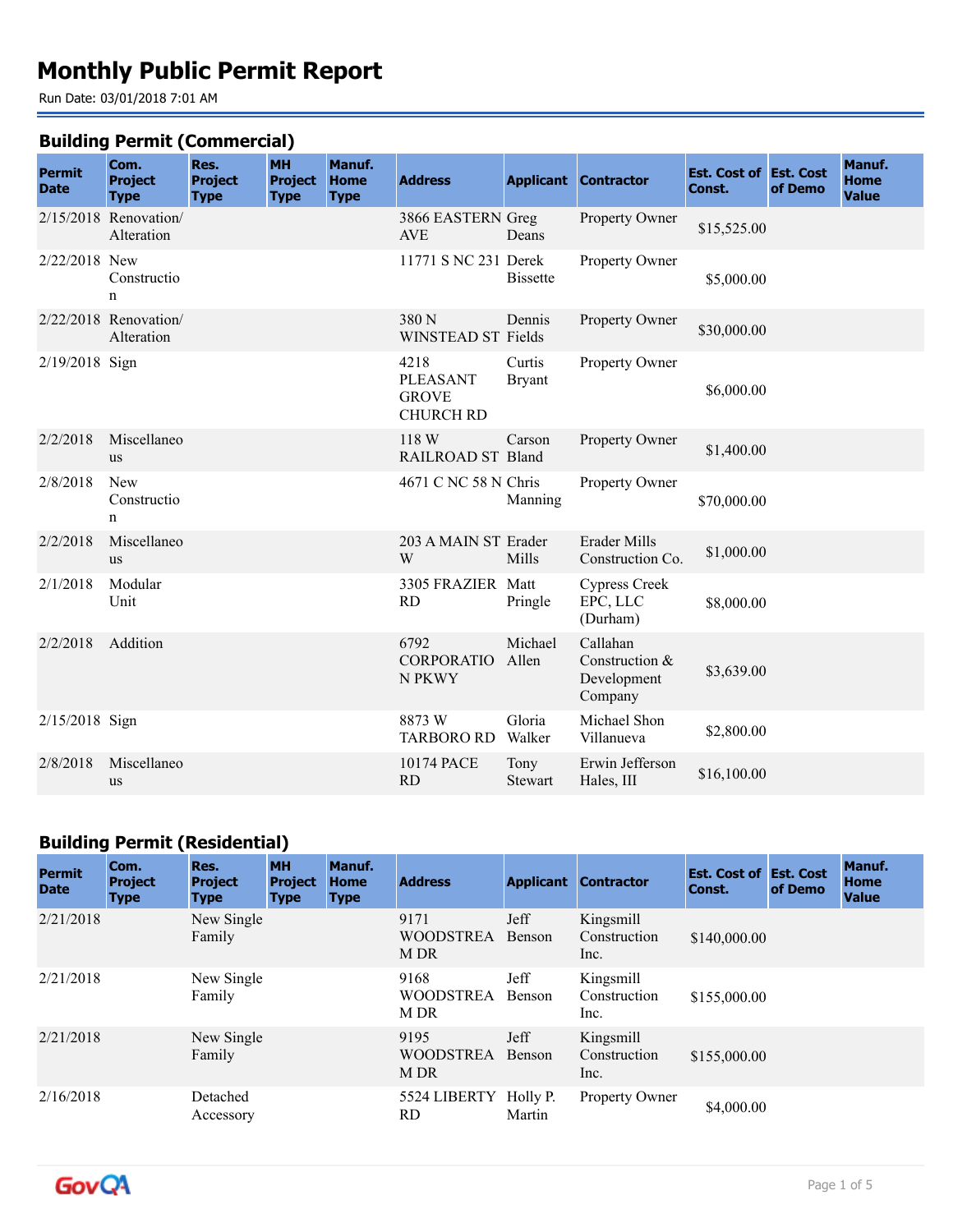## **Building Permit (Residential)**

| <b>Permit</b><br><b>Date</b> | Com.<br><b>Project</b><br><b>Type</b> | Res.<br><b>Project</b><br><b>Type</b> | <b>MH</b><br><b>Project</b><br><b>Type</b> | Manuf.<br><b>Home</b><br><b>Type</b> | <b>Address</b>                                                  |                               | <b>Applicant Contractor</b>                | <b>Est. Cost of Est. Cost</b><br>Const. | of Demo | Manuf.<br>Home<br><b>Value</b> |
|------------------------------|---------------------------------------|---------------------------------------|--------------------------------------------|--------------------------------------|-----------------------------------------------------------------|-------------------------------|--------------------------------------------|-----------------------------------------|---------|--------------------------------|
| 2/16/2018                    |                                       | Detached<br>Accessory                 |                                            |                                      | 5524 LIBERTY Holly P.<br><b>RD</b>                              | Martin                        | Property Owner                             | \$8,000.00                              |         |                                |
| 2/16/2018                    |                                       | Addition<br>(covered)                 |                                            |                                      | 2297<br>MEADOWLAR Smith<br>K RD                                 | Kelvin                        | Property Owner                             | \$7,000.00                              |         |                                |
| 2/16/2018                    |                                       | Renovation<br>/Alteration             |                                            |                                      | 2297<br>MEADOWLAR Smith<br>K RD                                 | Kelvin                        | Property Owner                             | \$10,000.00                             |         |                                |
| 2/9/2018                     |                                       | Detached<br>Accessory                 |                                            |                                      | 4139 BEND OF Ben Hager Property Owner<br>THE RIVER<br><b>RD</b> |                               |                                            | \$15,000.00                             |         |                                |
| 2/13/2018                    |                                       | Detached<br>Accessory                 |                                            |                                      | 3210 SPRING<br>MILL TRAIL<br><b>RD</b>                          | Hugo<br>Gonzalez              | Property Owner                             | \$5,000.00                              |         |                                |
| 2/23/2018                    |                                       | Detached<br>Accessory                 |                                            |                                      | 6341<br><b>STRICKLAND</b><br>RD                                 | Brown                         | Ann-Marie Property Owner                   | \$5,000.00                              |         |                                |
| 2/14/2018                    |                                       | Deck                                  |                                            |                                      | 6640<br>CROWNED CT Rivera                                       | Nelson<br>Mejia               | Property Owner                             | \$3,000.00                              |         |                                |
| 2/14/2018                    |                                       | Detached<br>Accessory                 |                                            |                                      | 5738<br><b>FIELDSTREA</b><br>M DR                               | Daniel<br>Carmody             | Property Owner                             | \$25,000.00                             |         |                                |
| 2/5/2018                     |                                       | Detached<br>Accessory                 |                                            |                                      | 251<br><b>SHELLCASTL</b><br>E RD                                | Kendall<br>Mayo               | Property Owner                             | \$15,000.00                             |         |                                |
| 2/8/2018                     |                                       | New Single<br>Family                  |                                            |                                      | 7711<br><b>TRIANGLE</b><br>TRL                                  | Jerry<br>Farrar               | Property Owner                             | \$65,000.00                             |         |                                |
| 2/8/2018                     |                                       | Addition<br>(covered)                 |                                            |                                      | 6218 FINCH<br><b>RD</b>                                         | <b>KEITH</b><br><b>WHTLEY</b> | Property Owner                             | \$7,500.00                              |         |                                |
| 2/8/2018                     |                                       | Addition<br>(covered)                 |                                            |                                      | 6218 FINCH<br>RD                                                | Keith<br>Whitley              | Property Owner                             | \$3,500.00                              |         |                                |
| 2/8/2018                     |                                       | Detached<br>Accessory                 |                                            |                                      | 620 SPEIGHT<br>DR                                               | Michael<br>Hughes             | Property Owner                             | \$10,000.00                             |         |                                |
| 2/7/2018                     |                                       | New Single<br>Family                  |                                            |                                      | 7406<br><b>BAYWOOD RD Manning</b>                               | Felicia                       | Four Seasons<br>Contractors,<br><b>LLC</b> | \$200,000.00                            |         |                                |
| 2/5/2018                     |                                       | New Single<br>Family                  |                                            |                                      | 2401<br><b>BAYVIEW DR</b>                                       | Felicia<br>Manning            | Four Seasons<br>Contractors,<br><b>LLC</b> | \$200,000.00                            |         |                                |
| 2/5/2018                     |                                       | New Single<br>Family                  |                                            |                                      | 10283<br><b>CHESTNUT</b><br><b>RIDGE RD</b>                     | Erader<br>Mills               | <b>Erader Mills</b><br>Construction Co.    | \$80,000.00                             |         |                                |
| 2/8/2018                     |                                       | New Single<br>Family                  |                                            |                                      | 5223<br>SANDBRIDGE Holland<br><b>RD</b>                         | Dean                          | Dean A. Holland<br>Builders, Inc.          | \$190,000.00                            |         |                                |
| 2/8/2018                     |                                       | Detached<br>Accessory                 |                                            |                                      | 3600 US 64A                                                     | Dean<br>Holland               | Dean A. Holland<br>Builders, Inc           | \$21,000.00                             |         |                                |

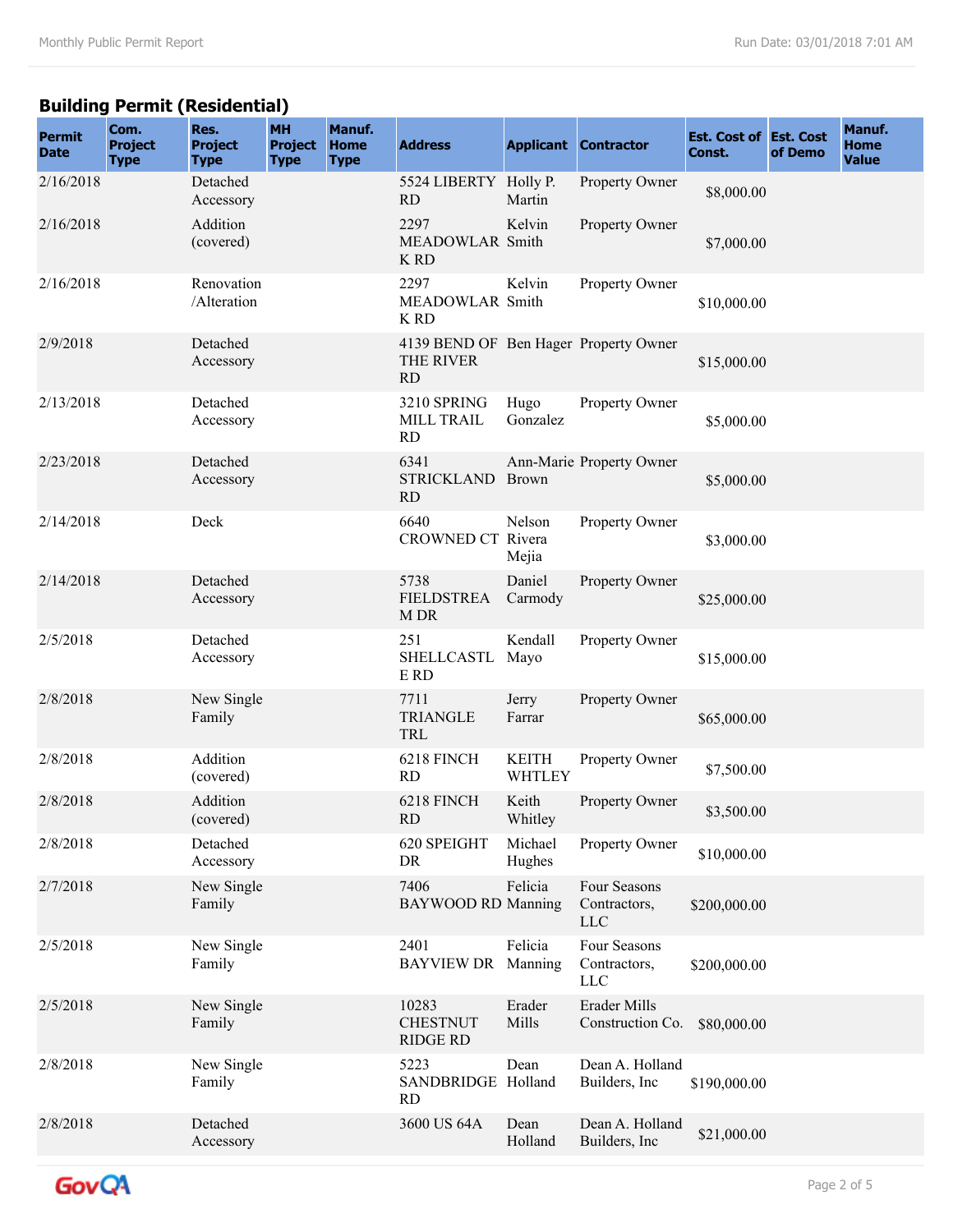## **Building Permit (Residential)**

| <b>Permit</b><br><b>Date</b> | Com.<br><b>Project</b><br><b>Type</b> | Res.<br><b>Project</b><br><b>Type</b> | <b>MH</b><br><b>Project</b><br><b>Type</b> | Manuf.<br><b>Home</b><br><b>Type</b> | <b>Address</b>                              |                      | <b>Applicant Contractor</b>                   | <b>Est. Cost of Est. Cost</b><br>Const. | of Demo | Manuf.<br>Home<br><b>Value</b> |
|------------------------------|---------------------------------------|---------------------------------------|--------------------------------------------|--------------------------------------|---------------------------------------------|----------------------|-----------------------------------------------|-----------------------------------------|---------|--------------------------------|
| 2/8/2018                     |                                       | New Single<br>Family                  |                                            |                                      | 906<br><b>BIRCHWOOD</b><br>DR               | Dean<br>Holland      | Dean A. Holland<br>Builders, Inc              | \$120,000.00                            |         |                                |
| 2/8/2018                     |                                       | New Single<br>Family                  |                                            |                                      | 10870 SELMA Kevin R<br><b>RD</b>            | Kirton               | KB Building $&$<br>Development<br><b>LLC</b>  | \$160,000.00                            |         |                                |
| 2/21/2018                    |                                       | New Single<br>Family                  |                                            |                                      | 8267 HAW<br><b>BRANCH RD</b>                |                      | Ted Daniel Ted S. Daniel                      | \$85,000.00                             |         |                                |
| 2/8/2018                     |                                       | Addition<br>(covered)                 |                                            |                                      | 3932 CAITLIN<br>DR                          | Donald<br>Poland     | Poland Builders                               | \$17,000.00                             |         |                                |
| 2/5/2018                     |                                       | New Single<br>Family                  |                                            |                                      | 6826<br><b>COLLEEN RD</b>                   | Jim Pope             | Jim Pope<br><b>Builder</b>                    | \$270,000.00                            |         |                                |
| 2/12/2018                    |                                       | Detached<br>Accessory                 |                                            |                                      | 1931 RED OAK James D.<br><b>RD</b>          | Miller               | JD Miller<br>Construction                     | \$82,059.00                             |         |                                |
| 1/31/2018                    |                                       | New<br>Duplex                         |                                            |                                      | 204 VILLAGE<br>LN                           | <b>COGGINS</b>       | ROBERT Danco Builders                         | \$150,000.00                            |         |                                |
| 1/31/2018                    |                                       | New<br>Duplex                         |                                            |                                      | 306 AUBREI<br><b>CT</b>                     | H.<br><b>COGGINS</b> | ROBERT Danco Builders                         | \$150,000.00                            |         |                                |
| 1/31/2018                    |                                       | New<br>Duplex                         |                                            |                                      | 309 AUBREI<br><b>CT</b>                     | H<br><b>COGGINS</b>  | ROBERT Danco Builders                         | \$150,000.00                            |         |                                |
| 2/14/2018                    |                                       | New Single<br>Family                  |                                            |                                      | 7703<br><b>PREACHER</b><br><b>JOYNER RD</b> | Clarence<br>Powell   | C.H. Powell, Inc.                             | \$60,000.00                             |         |                                |
| 2/22/2018                    |                                       | Renovation<br>/Alteration             |                                            |                                      | 372 ASH LILY<br><b>CT</b>                   | Carroll<br>Stewart   | Carroll Stewart                               | \$10,950.00                             |         |                                |
| 2/5/2018                     |                                       | Renovation<br>/Alteration             |                                            |                                      | <b>206 E ELM ST</b>                         | Perry<br>Corbett     | Perry Corbett<br>Construction,<br>${\rm LLC}$ | \$21,500.00                             |         |                                |
| 2/14/2018                    |                                       | Swimming<br>Pool                      |                                            |                                      | 3932 CAITLIN<br>DR                          | Ben                  | <b>SUPREME</b><br>Alexander POOLS, LLC        | \$29,000.00                             |         |                                |
| 2/7/2018                     |                                       | New Single<br>Family                  |                                            |                                      | 1828<br><b>COMMUNITY</b><br><b>CIR</b>      | Tara<br>Rabitz       | Wade Jurney<br>Homes (WJH<br>LLC)             | \$67,500.52                             |         |                                |
| 2/7/2018                     |                                       | New Single<br>Family                  |                                            |                                      | 1832<br><b>COMMUNITY</b><br><b>CIR</b>      | Tara<br>Rabitz       | Wade Jurney<br>Homes (WJH<br>LLC)             | \$68,874.13                             |         |                                |
| 2/7/2018                     |                                       | New Single<br>Family                  |                                            |                                      | 2009 TRINITY<br>${\rm DR}$                  | Tara<br>Rabitz       | Wade Jurney<br>Homes (WJH<br>LLC)             | \$67,511.75                             |         |                                |
| 2/7/2018                     |                                       | New Single<br>Family                  |                                            |                                      | 1840<br><b>COMMUNITY</b><br><b>CIR</b>      | Tara<br>Rabitz       | Wade Jurney<br>Homes (WJH<br>LLC)             | \$76,143.62                             |         |                                |
| 2/7/2018                     |                                       | New Single<br>Family                  |                                            |                                      | 2028 TRINITY<br>DR                          | Tara<br>Rabitz       | Wade Jurney<br>Homes (WJH<br>LLC)             | \$58,436.91                             |         |                                |

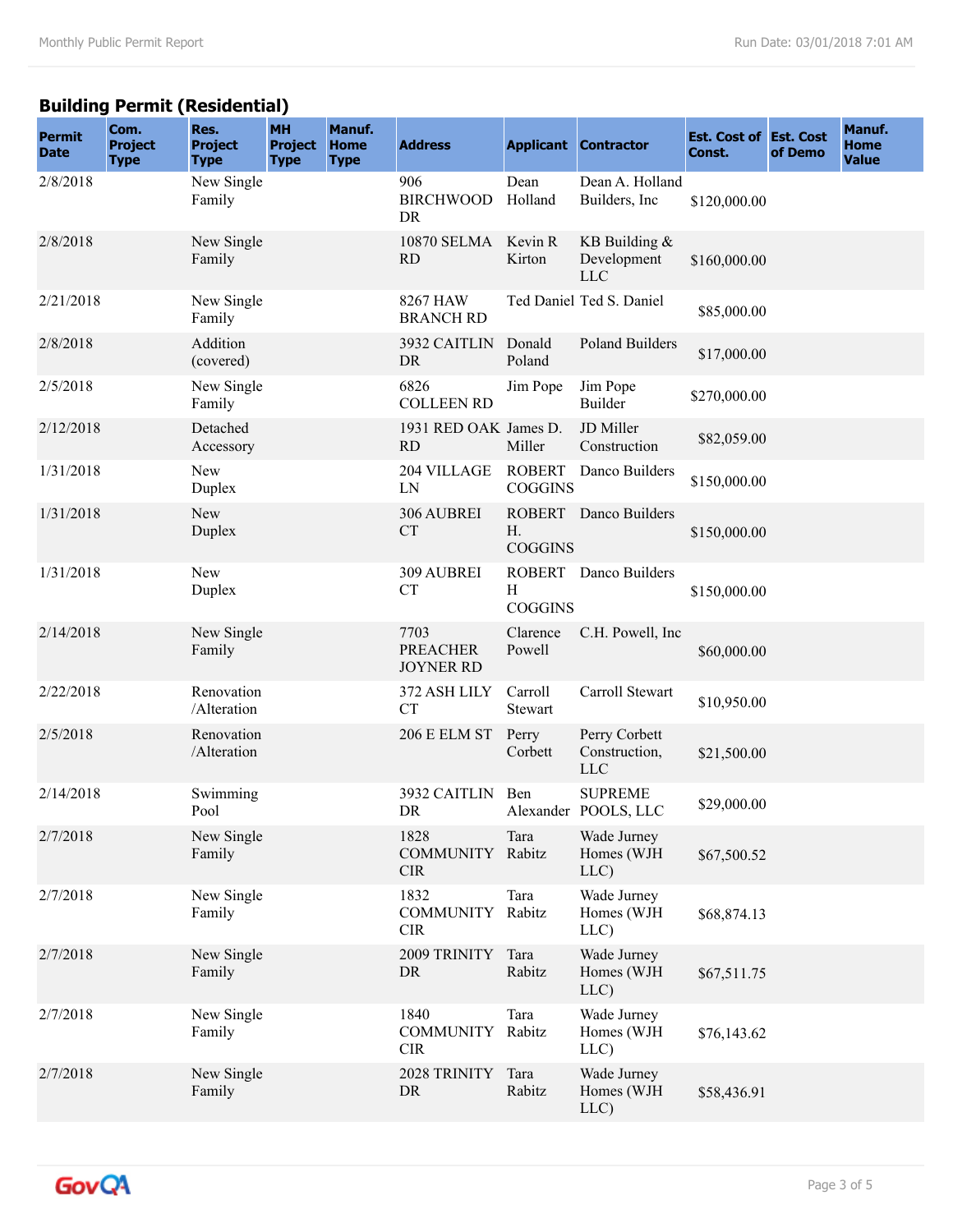## **Building Permit (Residential)**

| <b>Permit</b><br><b>Date</b> | Com.<br><b>Project</b><br><b>Type</b> | Res.<br><b>Project</b><br><b>Type</b> | <b>MH</b><br><b>Project</b><br><b>Type</b> | Manuf.<br><b>Home</b><br><b>Type</b> | <b>Address</b>                              |                             | <b>Applicant Contractor</b>         | <b>Est. Cost of Est. Cost</b><br>Const. | of Demo | Manuf.<br><b>Home</b><br><b>Value</b> |
|------------------------------|---------------------------------------|---------------------------------------|--------------------------------------------|--------------------------------------|---------------------------------------------|-----------------------------|-------------------------------------|-----------------------------------------|---------|---------------------------------------|
| 2/7/2018                     |                                       | New Single<br>Family                  |                                            |                                      | 2001 CREEK<br><b>RD</b>                     | Tara<br>Rabitz              | Wade Jurney<br>Homes (WJH<br>LLC)   | \$77,424.59                             |         |                                       |
| 2/7/2018                     |                                       | New Single<br>Family                  |                                            |                                      | <b>2005 CREEK</b><br><b>RD</b>              | Tara<br>Rabitz              | Wade Jurney<br>Homes (WJH<br>LLC)   | \$72,127.02                             |         |                                       |
| 2/14/2018                    |                                       | Swimming<br>Pool                      |                                            |                                      | 8201<br><b>PINEWOOD</b><br><b>AVE</b>       | Gary W.<br>Atkinson         | Gary W.<br>Atkinson                 | \$28,756.00                             |         |                                       |
| 2/14/2018                    |                                       | Detached<br>Accessory                 |                                            |                                      | 3435 WAGON<br><b>WHEEL RD</b>               | Sheila<br>Pridgen           | <b>ACE</b><br>Construction          | \$8,800.00                              |         |                                       |
| 1/31/2018                    |                                       | Detached<br>Accessory                 |                                            |                                      | <b>1132 DUCK</b><br>POND RD                 | Gary<br>Atkinson            | Capitol<br>Buildings, Inc.          | \$11,000.00                             |         |                                       |
| 2/5/2018                     |                                       | New Single<br>Family                  |                                            |                                      | 7780<br><b>DOUGHTIE</b><br>RD               | Darrin<br>Albert            | Square One<br>Construction,<br>Inc. | \$155,000.00                            |         |                                       |
| 2/6/2018                     |                                       | Miscellane<br>ous                     |                                            |                                      | 3397 S<br><b>HALIFAX RD</b>                 | <b>MICHAE</b><br>L MORIN    | <b>FARRELL</b><br><b>INSULATION</b> | \$1,500.00                              |         |                                       |
| 2/15/2018                    |                                       | New Single<br>Family                  |                                            |                                      | <b>442 HUNTERS</b><br>POINTE RD             | Jay<br>Manning              | Jay P. Manning                      | \$180,000.00                            |         |                                       |
| 2/16/2018                    |                                       | New Single<br>Family                  |                                            |                                      | 1912 LIBERTY<br>DR                          | Jay P.<br>Manning           | Jay P. Manning                      | \$98,000.00                             |         |                                       |
| 2/16/2018                    |                                       | Renovation<br>/Alteration             |                                            |                                      | 1631<br><b>FOUNTAIN</b><br><b>BRANCH RD</b> | Diann<br>Mingo-<br>Green    | <b>Ulysses</b><br>Andrews           | \$3,000.00                              |         |                                       |
| 2/20/2018                    |                                       | Miscellane<br>ous                     |                                            |                                      | 427 HILLTOP<br><b>DR</b>                    | <b>TROY</b><br><b>DAVIS</b> | <b>TROY DAVIS</b>                   | \$2,500.00                              |         |                                       |
| 2/22/2018                    |                                       | Detached<br>Accessory                 |                                            |                                      | 9269<br><b>HILLIARD RD</b>                  | David<br>Stallings          | David Stallings                     | \$3,500.00                              |         |                                       |

#### **Manufactured Home Permit**

| <b>Permit</b><br><b>Date</b> | Com.<br><b>Project</b><br><b>Type</b> | Res.<br><b>Project</b><br><b>Type</b> | <b>MH</b><br><b>Project</b><br><b>Type</b> | Manuf.<br><b>Home</b><br><b>Type</b> | <b>Address</b>                         |                  | <b>Applicant Contractor</b>              | <b>Est. Cost of Est. Cost</b><br>Const. | of Demo | Manuf.<br><b>Home</b><br><b>Value</b> |
|------------------------------|---------------------------------------|---------------------------------------|--------------------------------------------|--------------------------------------|----------------------------------------|------------------|------------------------------------------|-----------------------------------------|---------|---------------------------------------|
| 2/19/2018                    |                                       |                                       | <b>HUD</b>                                 | Singlewid 11193<br>e                 | <b>CHRISTIAN</b><br>RD.                | Todd<br>Glover   | Jackie Waddell<br>M.Hm. Movers           |                                         |         | \$1,000.00                            |
| 2/21/2018                    |                                       |                                       | <b>HUD</b>                                 | e                                    | Singlewid 2077 CABIN<br><b>PATH LN</b> | Kim<br>Colbert   | Jackie Waddell<br>M.Hm. Movers           |                                         |         | \$1.00                                |
| 2/13/2018                    |                                       |                                       | <b>HUD</b>                                 | Multi-<br>Sectional                  | 618 LONG<br><b>BRANCH DR</b>           | Matthew<br>Sloop | Jackie Waddell<br>M.Hm. Movers           |                                         |         | \$131,500.00                          |
| 2/14/2018                    |                                       |                                       | <b>HUD</b>                                 | Multi-<br>Sectional                  | 18241 NC 43                            | Oakwood<br>Homes | Jackie Waddell<br>M.Hm. Movers           |                                         |         | \$72,000.00                           |
| 2/26/2018                    |                                       |                                       | <b>HUD</b>                                 | Multi-<br>Sectional                  | 4155<br><b>LANGLEY RD</b>              |                  | Chris May Jackie Waddell<br>M.Hm. Movers |                                         |         | \$139,000.00                          |